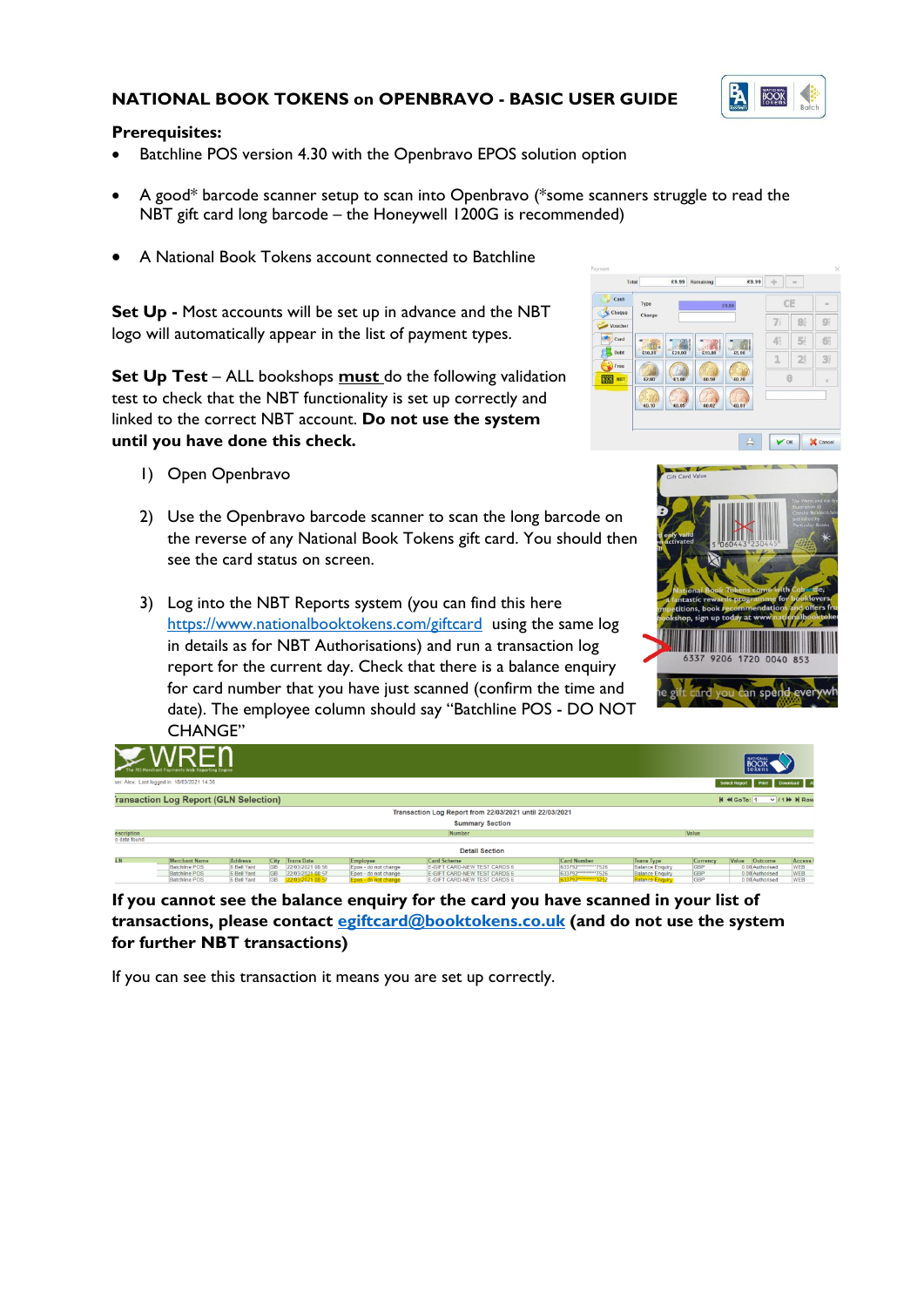## **Selling or topping-up a National Book Tokens gift card (s)**

1) **Scan the long barcode on the reverse of the card** (not the short barcode on the card carrier). *You do not need to select NBT on the system before you do this, it will know automatically what the card is.*

#### 2) The card status will immediately be checked by the system. New cards will show as

"National Book Token…" showing the last seven card numbers. Live cards will show as "National Book Token -Top up" and will show the current balance - this could be zero.

3) **Type the amount you wish to load onto the card on the keypad and press OK.** If you are loading multiple cards, scan the second card and repeat the steps. The cards will show in a list (see image below)

| <b>Item</b>          | National Book Token 0065-550 |                | CE                                     |                                        |  |
|----------------------|------------------------------|----------------|----------------------------------------|----------------------------------------|--|
| <b>Units</b>         |                              | $\mathbb{Z}^s$ | $\mathbf{B}_{\mathrm{v}}^{\mathrm{T}}$ | $\mathbf{Q}^{\text{w}}_{\text{i}}$     |  |
| Price                | £15.00                       |                |                                        |                                        |  |
| <b>Price + Taxes</b> | £15.00                       | 4              | 5 <sup>t</sup>                         | $\mathbf{G}_{\mathrm{N}}^{\mathrm{M}}$ |  |
| <b>Taxes</b>         | <b>NBT Tax Exempt</b>        |                |                                        |                                        |  |
| <b>Subtotal</b>      | £15.00                       |                | $2^a$                                  | $\mathbf{B}_{F}^{D}$                   |  |
| <b>Total</b>         | £15.00                       |                |                                        | $\equiv$                               |  |
|                      |                              |                |                                        |                                        |  |



- **4)** When you have added all the required products to the ticket\*, **click the = sign on the main keypad**. NOTE - this completes the NBT transaction and will load the gift card(s) with value.
- 5) Now take payment from the customer and press **OK** to complete.
- 6) You should then check the receipt as this will also confirm the completed transactions.

*\*You can now sell NBTs and books or other products on the same ticket.*

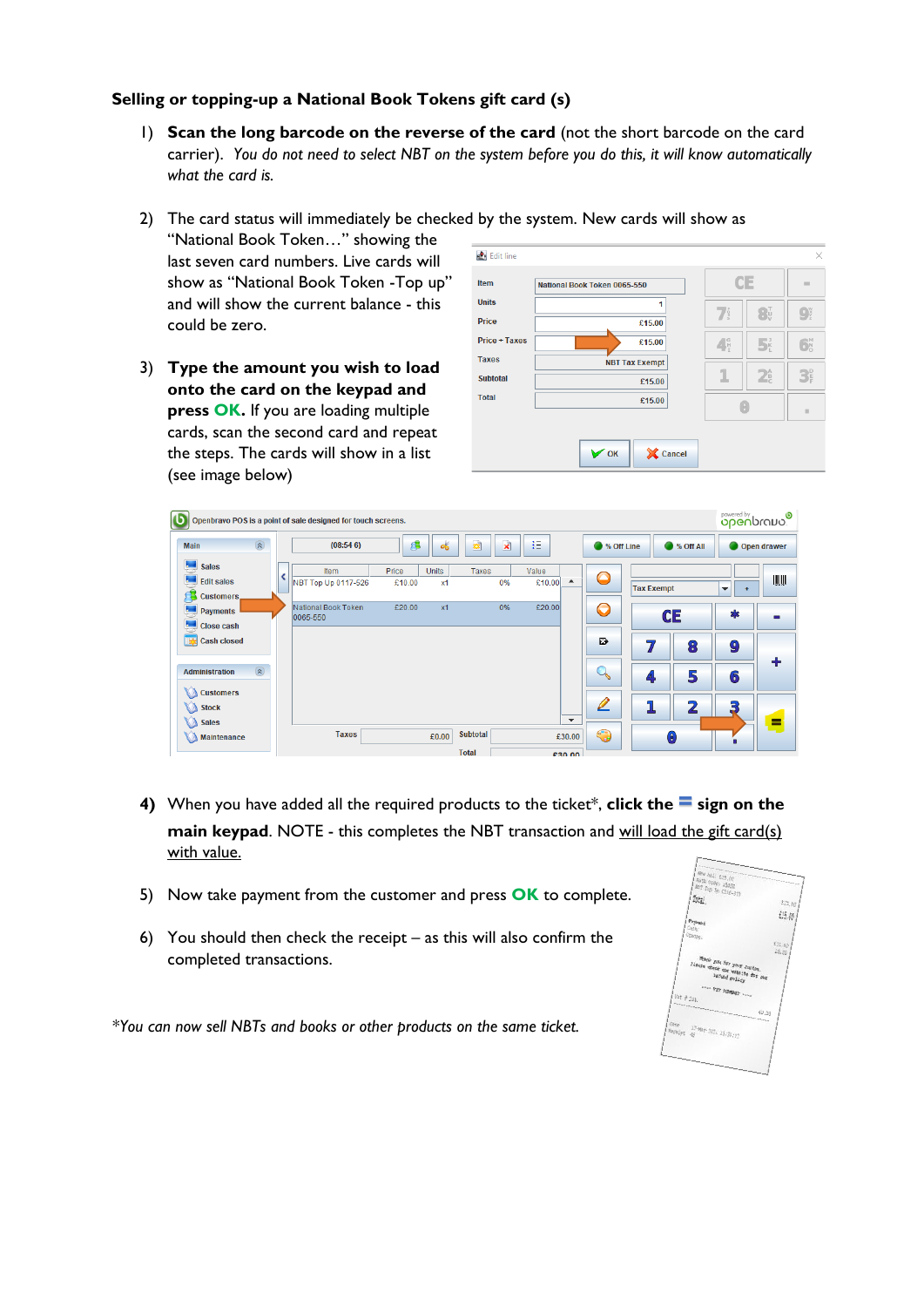## **Redeeming a single National Book Tokens gift card**

If the account has been set up with National Book Tokens, the NBT logo will appear on the list of payment types. (Note: NBT will not appear as a payment option if you are selling an NBT, you should only use NBTs to buy books)

#### **In the payment options screen:**

- 1) **Select NBT** the NBT input screen will appear, prompting the user to scan the first card.
- 2) **Scan the customer's gift card** and the balance (or card status) will appear.
- 3) **Use the keypad to input the amount** to redeem from the card. If the balance is enough to pay for the full transaction, **then press OK**. This will redeem value from the NBT (you will see a confirmation).

If the card balance on the gift card is not enough to pay for the full transaction, input the amount

to redeem and then press the **+** button.

This will redeem value from the NBT gift card (you will see a confirmation). The system will then calculate the remaining balance you need to take from a second payment type.





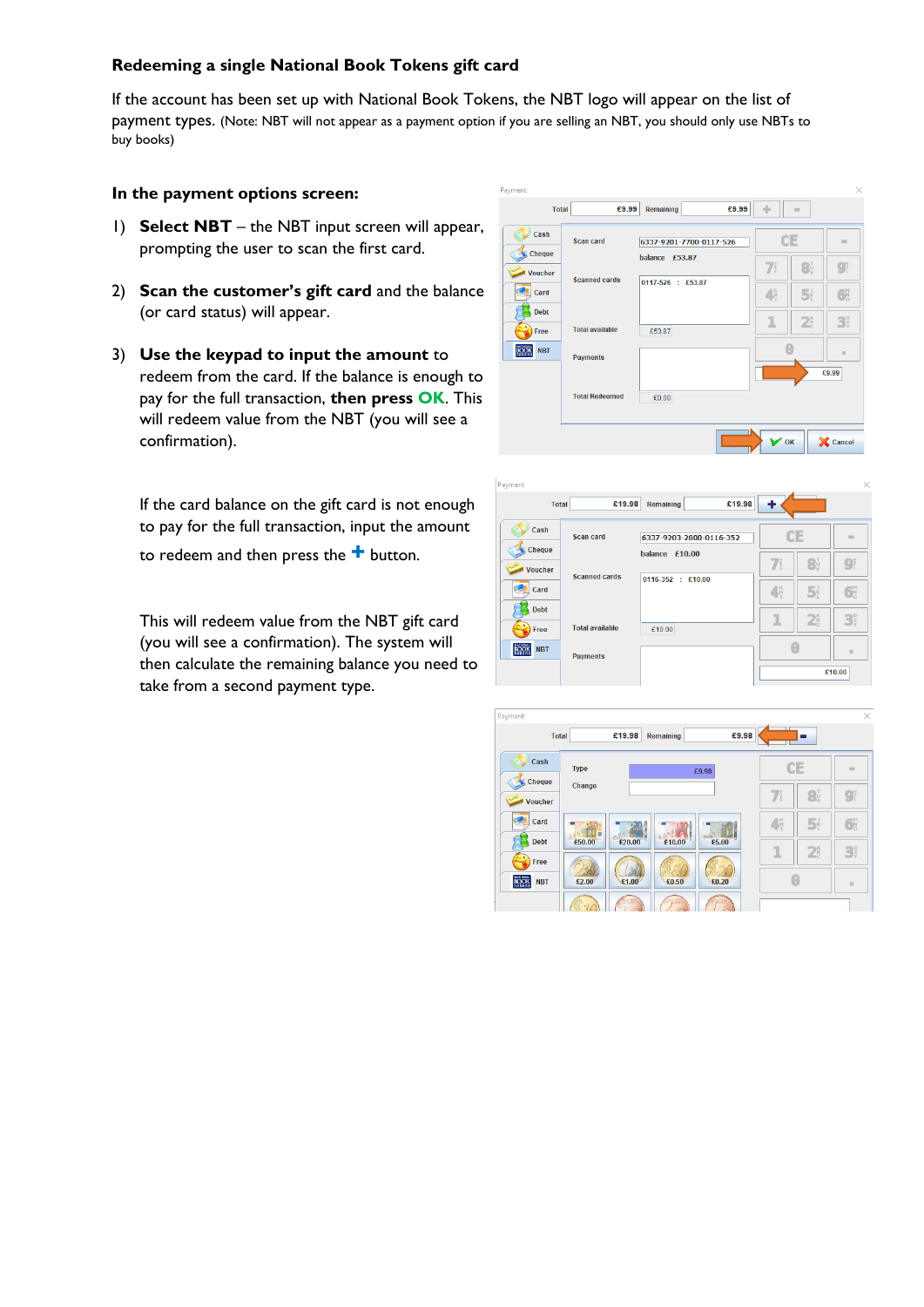## **Redeeming multiple NBT gift cards in the same transaction**

To use more than one NBT you can simply repeat the process for redeeming a single NBT.

However, if you wish, you can scan all the customer's NBTs to check the balances first.

To do this:

- 1) Scan the first card as normal
- 2) Then click back into the "Scan card" box and scan the next card (and so on)
- 3) The list of cards you have scanned, and their balances, will now appear in the "Scanned cards" box

You can then select how much you wish to redeem from each card.

1) Select a card and input how much to redeem from it. If this is not the full transaction amount then press

the **+** button, this will redeem the amount you have selected from

| Payment                           |                        |                                                                              |        |                |                      | ×                         |
|-----------------------------------|------------------------|------------------------------------------------------------------------------|--------|----------------|----------------------|---------------------------|
| <b>Total</b>                      | £39.96                 | Remaining                                                                    | £39.96 | ÷              | $\equiv$             |                           |
| Cash                              | <b>Scan card</b>       | 6337-9207-0800-0123-252                                                      |        |                |                      | $\frac{1}{2}$             |
| Cheque<br><b>Voucher</b>          |                        | balance £100.00                                                              |        | $\overline{I}$ | $\mathbf{B}_{v}^{T}$ | $9^{\circ}_{\circ}$       |
| Card                              | <b>Scanned cards</b>   | 0116-352<br>$\pm 0.00$<br>0117-526<br>£75.19<br>$\sim$<br>0123-252 : £100.00 |        | 4ŗ             | 5 <sup>t</sup>       | $6^{\text{M}}_{\text{O}}$ |
| <b>Debt</b>                       | <b>Total available</b> |                                                                              |        | 1              | 2a                   | $\mathbf{B}_{F}^{D}$      |
| Free<br><b>BOOK</b><br><b>NBT</b> |                        | £175.19                                                                      |        |                |                      | ш                         |
|                                   | <b>Payments</b>        |                                                                              |        |                |                      |                           |
|                                   | <b>Total Redeemed</b>  | £0.00                                                                        |        |                |                      |                           |
|                                   |                        |                                                                              |        |                |                      |                           |
|                                   |                        |                                                                              |        | $\sim$ OK      |                      | X Cancel                  |

the card you have highlighted (you will see a confirmation).

2) The screen will then revert to the payment selection page, press the NBT logo button again and you will return to the list of scanned cards – ready for you to select and redeem. Repeat, as necessary.

#### **Problem solving**

There are various scenarios which could cause an error, such as trying to load a card with too much value, trying to use a foreign currency card, trying to redeem an expired card.

In each case the system will show an error or card status message to give you some information about the cause which should help you resolve it.

If there is an internet connection issue (which should be rare), error messages might be interrupted.

In each scenario, if the solution is not obvious, please contact the National Book Tokens customer service team at [egiftcard@booktokens.co.uk](mailto:egiftcard@booktokens.co.uk)

PLEASE NOTE: If you need to, you can revert back to using the National Book Tokens Web Authorisation system, which you may find easier.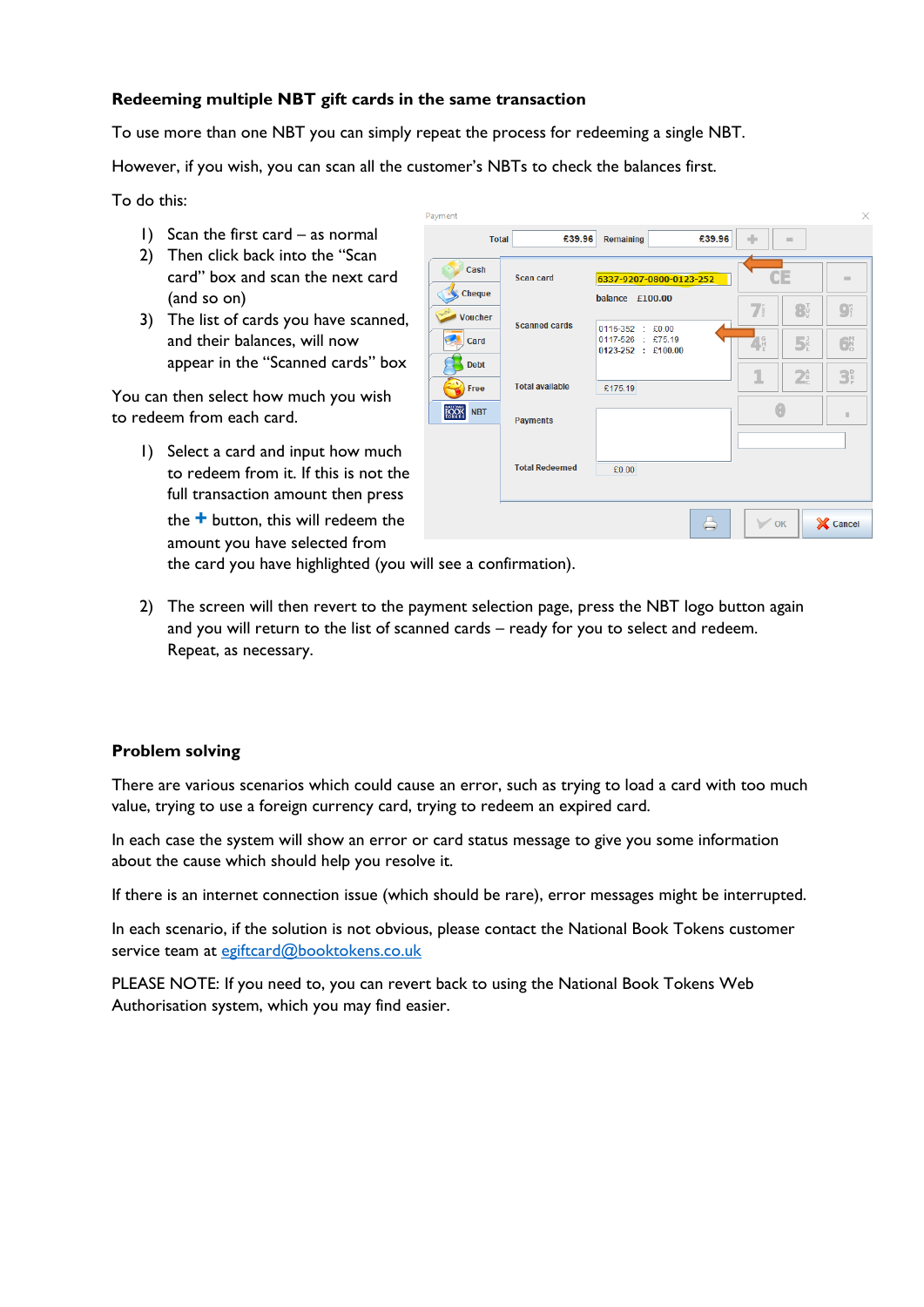

# **National Book Tokens on Open Bravo**

**Keyed entries**

It is not always possible to scan in NBTs from phone screens. When this happens, you can scan in the card number and PIN manually. Note: A physical card has been used for the purposes of this demonstration.



1. If you look at the Open Bravo window just above where it says 'Tax Exempt' on the right, we have started typing in the book token number.

Type in the whole number AND the 3 digit PIN with no spaces: so for the test card we would type in 6337920640000376590873 and then hit Enter. (If you are on this screen and start typing, the numbers should be entered into the right place. If not, click on the text box first.)

| O Openbravo POS - 2.30                                                                                            |                                                                   | X<br>$\mathsf{L}$                                                                                                                                  |  |  |  |  |  |  |  |
|-------------------------------------------------------------------------------------------------------------------|-------------------------------------------------------------------|----------------------------------------------------------------------------------------------------------------------------------------------------|--|--|--|--|--|--|--|
| <b>DOGOOTODO</b><br>Openbravo POS is a point of sale designed for touch screens.                                  |                                                                   |                                                                                                                                                    |  |  |  |  |  |  |  |
| $\hat{\mathbf{x}}$<br>Main                                                                                        | E.<br>$\mathbf{d}$<br>$\pmb{\times}$<br>狂<br>(04:22429)<br>串      | ● % Off Li <sub>le</sub><br><b>O</b> % Off All<br>O o en drawer                                                                                    |  |  |  |  |  |  |  |
| Ы<br><b>Sales</b><br><b>Edit sales</b><br><b>Customers</b><br>Payments<br><b>Close cash</b><br><b>Cash closed</b> | Item<br>Price<br>Units<br>Taxes<br>Value<br>∢<br>$\blacktriangle$ | 633792<br><b>Tax Exempt</b><br>$\overline{\phantom{a}}$<br>$\ddotmark$<br>C<br>Æ<br>傘<br>$\blacksquare$<br><b>MET</b><br>$E^*$<br>9<br>7<br>8<br>٠ |  |  |  |  |  |  |  |
| $\hat{\mathbf{x}}$<br><b>Administration</b><br><b>Customers</b>                                                   |                                                                   | 6<br>5<br>4                                                                                                                                        |  |  |  |  |  |  |  |
| Stock<br><b>Sales</b>                                                                                             | $\overline{\phantom{a}}$                                          | Ø<br>1<br>3<br>$\overline{\mathbf{2}}$<br>=                                                                                                        |  |  |  |  |  |  |  |
| Maintenance                                                                                                       | <b>Taxes</b><br><b>Subtotal</b><br><b>Total</b>                   | $\begin{pmatrix} 1 \\ -1 \end{pmatrix}$<br>$\bigcirc$<br>۸                                                                                         |  |  |  |  |  |  |  |

2. Then, depending on whether the card is active or not, a box will pop up where you can enter a price: either 'National Book Token' or 'National Book Token top up'. This works exactly the same as when scanning a card.